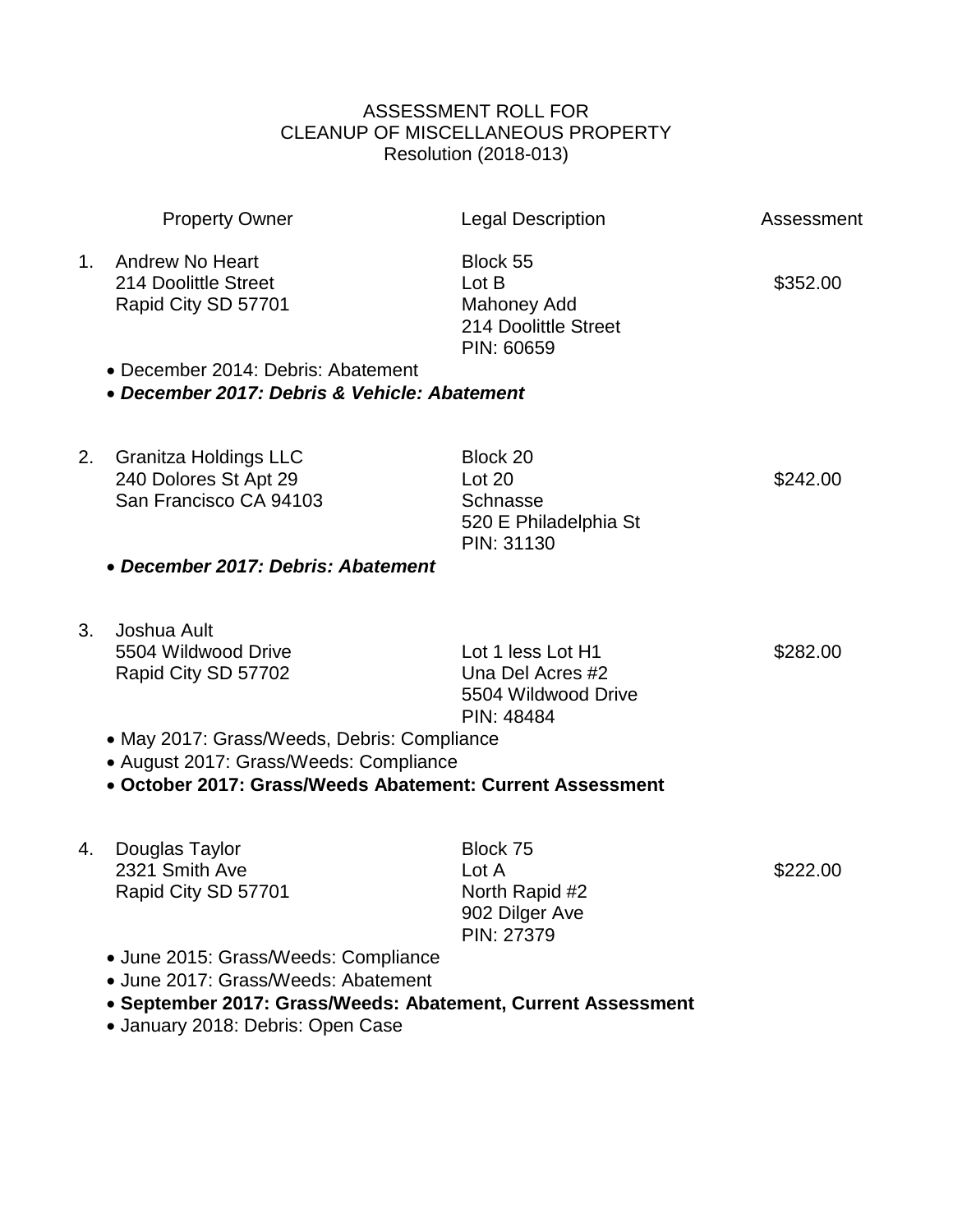|  | 5. Darrell and Norma Brown Bull | Block 3                     |          |
|--|---------------------------------|-----------------------------|----------|
|  | <b>General Delivery</b>         | Lot 8 of Tract P of Tract F | \$332.00 |
|  | Kyle SD 57752                   | Northern Heights Subd       |          |
|  |                                 | 630 Wright Ct               |          |
|  |                                 | PIN: 26579                  |          |

- February 2014: Debris: Compliance
- May 2016: Grass/Weeds, Debris: Compliance

## **September 2017: Debris Abatement: Current Assessment**

6. Todd Lowery Block 1 114 E Liberty St **Bal of Lot 1 \$332.00** Rapid City SD 57701 Flormann

1102 4th St PIN: 23123

November 2016 Debris Abatement

October 2017 Debris Abatement

December 2017 Debris Abatement, **Current Assessment**

7. Joseph Phillips **Block 1** 

Rapid City SD 57701 Flormann

1006 Silverleaf Ave Lot 21-23 & that part of S1/2 Vac South St Adj Said Lot 21 \$422.00 1006 Silverleaf Ave PIN: 23142

December 2017 Debris Abatement, **Current Assessment**

|  | 8. PRP Locums LLC                                   | Block 6                  |          |
|--|-----------------------------------------------------|--------------------------|----------|
|  | 3902 SW Coquina Cove Way Apt 203                    | Lot 6                    | \$322.00 |
|  | Palm City FL 34990                                  | <b>Radio Towers Subd</b> |          |
|  |                                                     | 1220 E St Charles Street |          |
|  |                                                     | PIN: 28683               |          |
|  | aDooombor 2017 Dobrig Abotomont Currant Accordement |                          |          |

December 2017 Debris Abatement, **Current Assessment**

9. Elaine Kunze Block 35

2620 Holiday Ln Apt 119 N90' of W20' of Lot 13 & N90' of Lot 14-15 \$272.00

Rapid City SD 57702 Boulevard Add

1204 9th Street PIN: 20827

December 2017, Grass and tree trim Abatement, **Current Assessment**